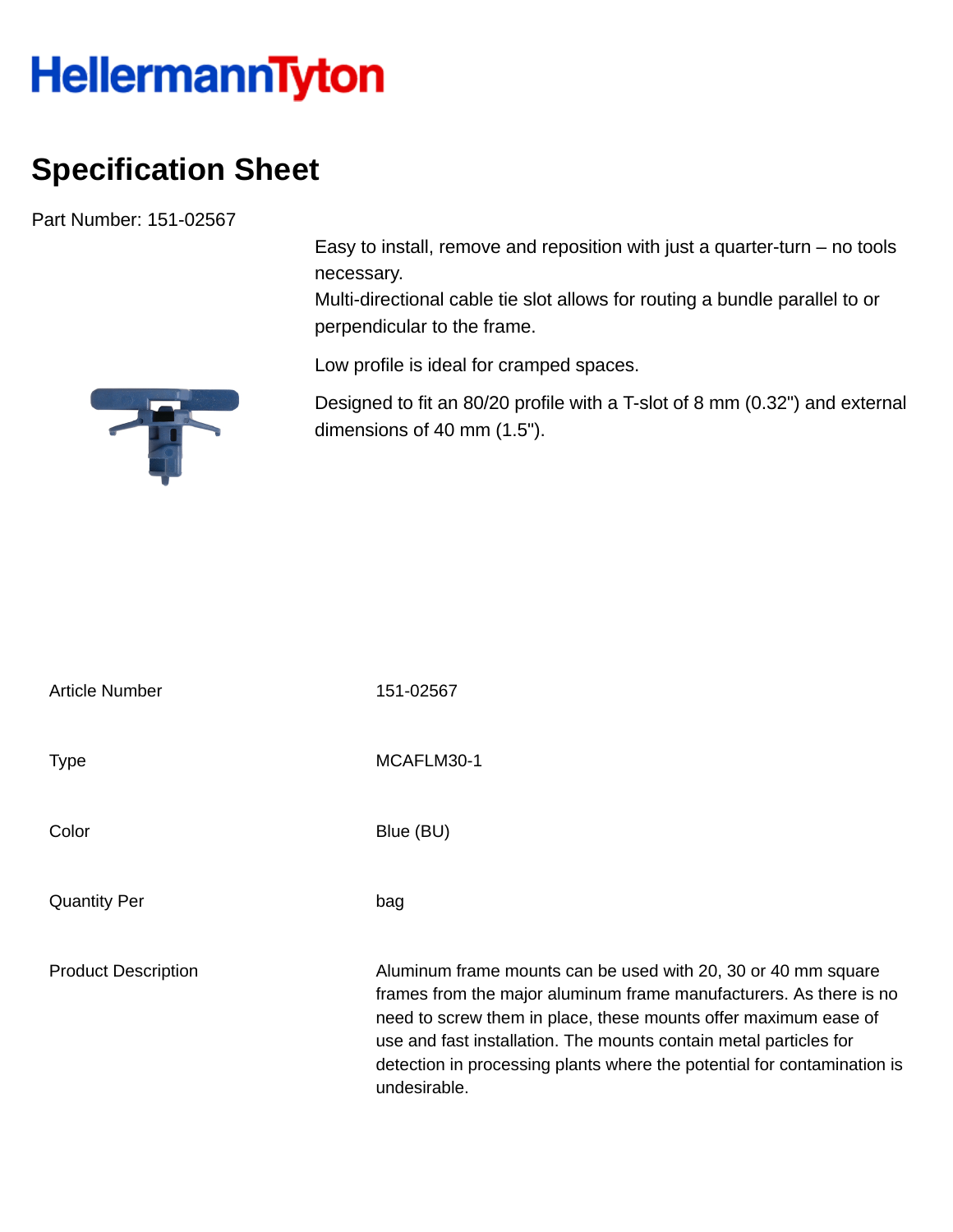| <b>Short Description</b>       | Aluminum Frame Mount for 1.5" Frame, 2.5 - 3.0mm Panel<br>Thickness, PA66MP+, Blue, 100/bag |  |  |
|--------------------------------|---------------------------------------------------------------------------------------------|--|--|
| <b>Global Part Name</b>        | MCAFLM30-1-PA66MP+-BU                                                                       |  |  |
|                                |                                                                                             |  |  |
| Length L (Imperial)            | 1.02                                                                                        |  |  |
| Length L (Metric)              | 26.0                                                                                        |  |  |
| Width W (Imperial)             | 0.71                                                                                        |  |  |
| Width W (Metric)               | 18                                                                                          |  |  |
| <b>Cable Ties</b>              | T18 - T50                                                                                   |  |  |
| Height H (Imperial)            | 0.68                                                                                        |  |  |
| Height H (Metric)              | 17.2                                                                                        |  |  |
| Cable Tie Width Max (Imperial) | 0.45                                                                                        |  |  |
| Cable Tie Width Max (Metric)   | 11.5                                                                                        |  |  |
| Panel Thickness Min (Imperial) | 0.10                                                                                        |  |  |
| Panel Thickness Max (Imperial) | 0.12                                                                                        |  |  |
| Panel Thickness Min (Metric)   | 2.5                                                                                         |  |  |
| Panel Thickness Max (Metric)   | 3.0                                                                                         |  |  |